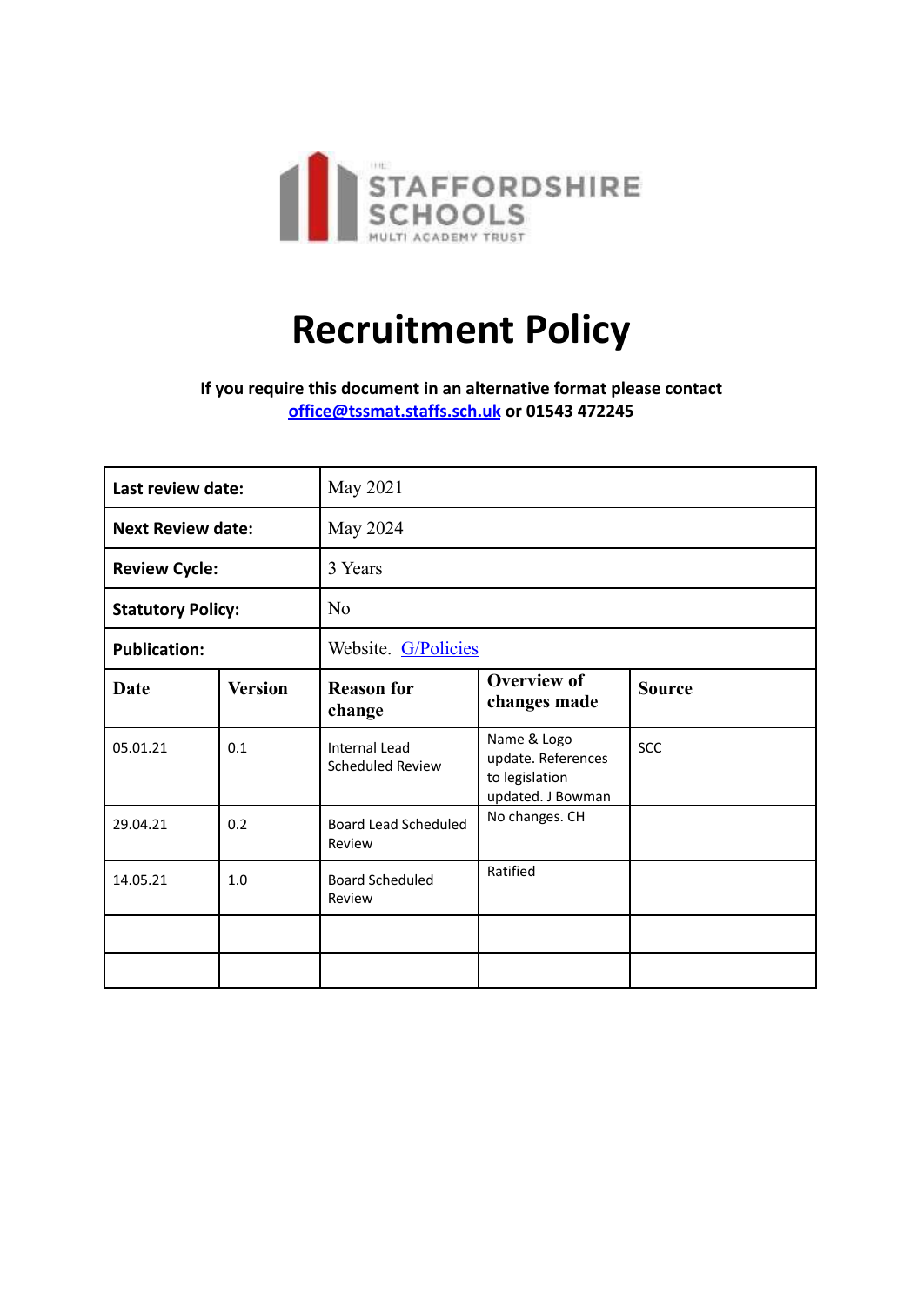#### **POLICY STATEMENT**

The Staffordshire Schools Multi Academy Trust ("the Trust") is committed to providing the best possible care and education to its pupils and to safeguarding and promoting the welfare of children and young people. The Trust is also committed to providing a supportive and flexible working environment to all its members of staff. The Trust recognises that, in order to achieve these aims, it is of fundamental importance to attract, recruit and retain staff and volunteers of the highest calibre who share this commitment. The Trust aims to recruit staff that share and understand our commitment and to ensure that no job applicant is treated unfairly by reason of a protected characteristic as defined within the Equality Act 2010.

The Trust carries out all recruitment activity in line with the following guidance and regulations:

- Keeping Children Safe in Education (KCSIE) September 2020
- Working Together to Safeguard Children March 2018
- Prevent Duty Guidance: England and Wales March 2015
- GDPR and other Data Protection legislation
- Equality Act 2010
- Advice from TSSMAT's HR Consultant

All queries on the Trust's Application Form and recruitment process must be directed to the Director of Business Operations.

This policy applies to all employees and Directors responsible for and involved in the recruitment and selection of all school-based staff, including EYFS staff.

## **AIMS OF THE POLICY**

The aims of the Trust's recruitment policy are as follows:

- to ensure that the safeguarding and welfare of children and young people occurs at each stage of the process;
- to ensure that the best possible staff are recruited on the basis of their merits, abilities and suitability for the position;
- to ensure that all job applicants are considered equitably and consistently;
- to ensure that no job applicant is treated unfairly on any grounds including race, colour, nationality, ethnic or national origin, religion or religious belief, sex or sexual orientation, marital status, disability or age; and
- to ensure compliance with all relevant recommendations and guidance including the recommendations of the DfE in "Keeping children safe in education" (September 2020) and guidance published by the Disclosure and Barring Service.

#### **OTHER RELEVANT POLICIES**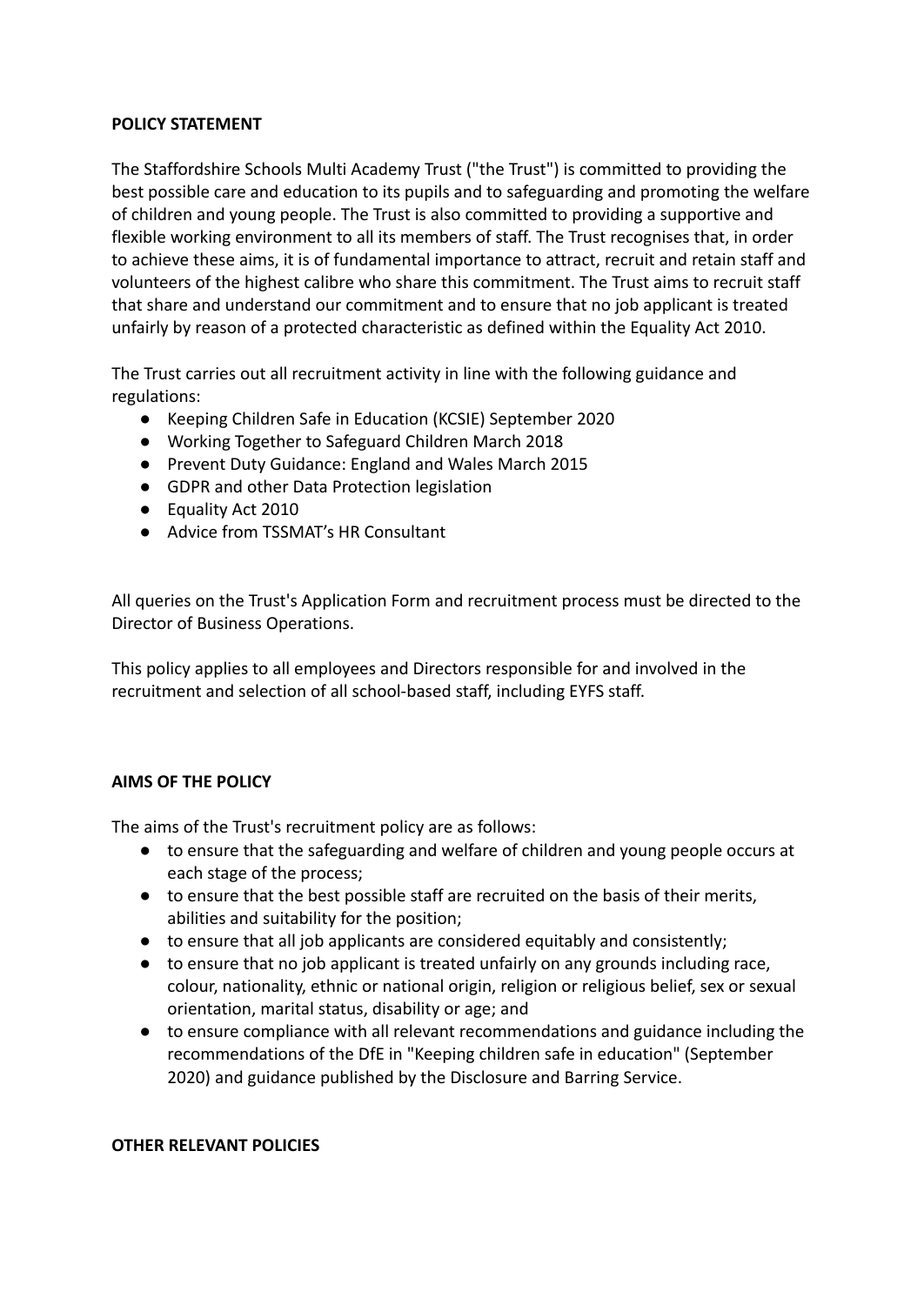In reading this policy you should also consider and consult the following:

- Safeguarding Policy
- The Employee Handbook
- Data Protection Policy
- Equal Opportunities Policy
- Remuneration Policy

#### **Policy**

The Recruitment, Selection and Disclosures Policy and Procedure herewith refers and applies to staff directly recruited and employed by the Trust. Staff are defined as: Any person working at the Trust whether under a contract of employment, under a contract for services or otherwise than under a contract, but does not include supply staff or volunteers.

The above definition includes teachers, paid coaches, part-time staff, teaching assistants, administrative staff, caretakers and other ancillary staff directly employed by the Trust.

Any staff who TUPE transfer into the Trust's staff, will also fall under this category and will be required to undertake the statutory requirements with regard to safer recruitment checks.

There is a separate section in the Appendix of this policy relating to volunteers, agency or contract workers and peripatetic teachers.

All staff (including volunteers, visiting professionals and contractors if they are in regular contact with children) are included in the single central register.

## **PROCEDURES**

#### **Authority To Recruit**

All recruitment activities will require the prior approval of the Chief Executive Officer (CEO), Chair of the Board of Directors and the Business Operations Manager (BOM) and the acknowledgement of other key individuals via a "Recruitment Checklist" form. This form will ensure that key managers are aware of the recruitment activity and starts an auditable process whereby key actions and pre-employment checks can be monitored.

#### **Application Forms**

The Trust will only accept applications from candidates completing the relevant Application Form in full. CVs will not be accepted in substitution for completed Application Forms.

The Trust will make candidates aware that all posts in the Trust involve some degree of responsibility for safeguarding children, although the extent of that responsibility will vary according to the nature of the post.

Candidates for employed posts will receive a Job Description and Person Specification for the role applied for.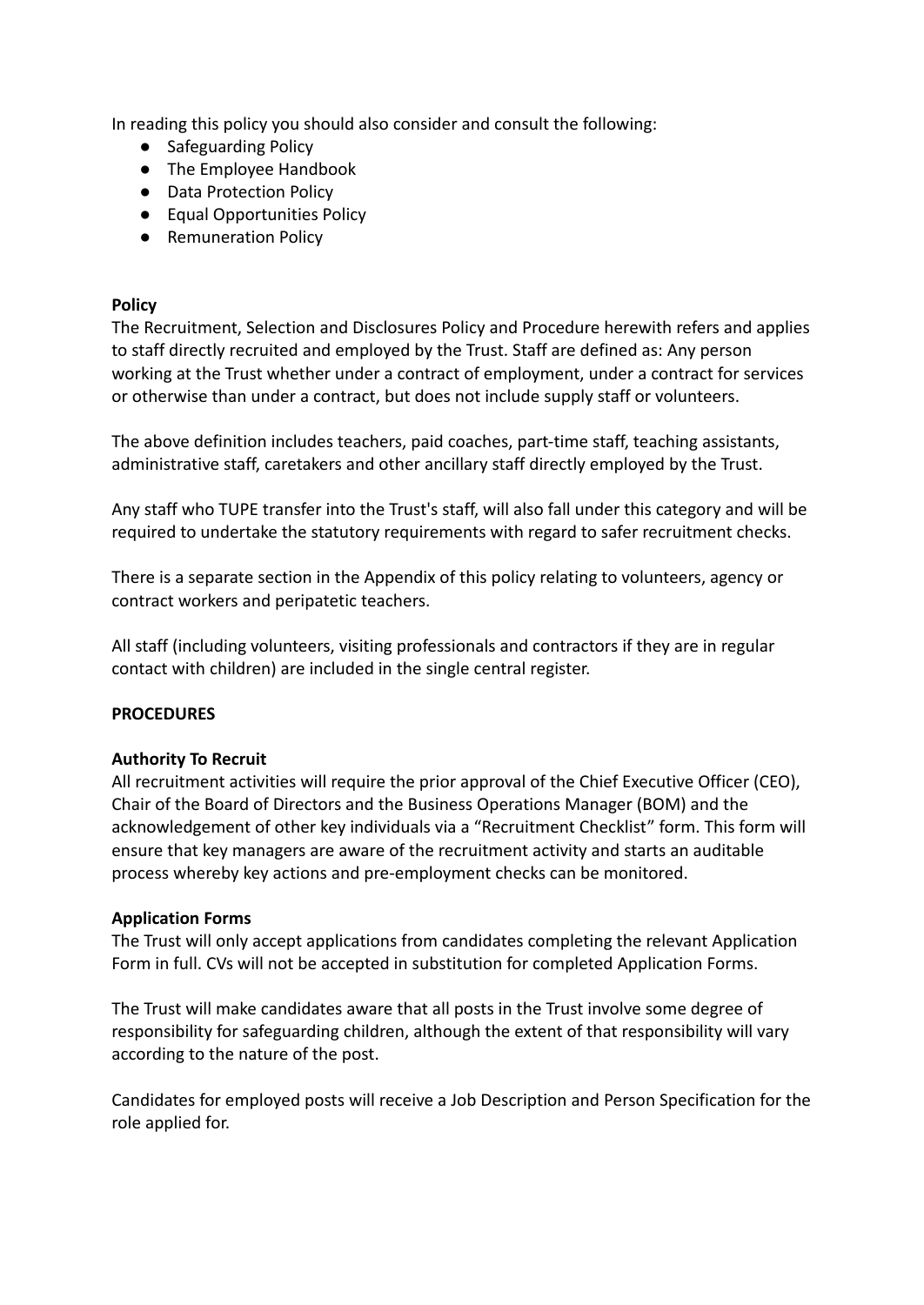As the position for which candidates are applying involves substantial opportunity for access to children, it is expected that applicants provide the Trust with legally accurate answers. See final paragraph in this section.

Upfront disclosure of a criminal record may not debar a candidate from appointment as the Trust shall consider the nature of the offence, how long ago and at what age it was committed and any other relevant factors.

Information should be submitted in confidence enclosing details in a separate sealed envelope which will be seen and then destroyed by the CEO. If candidates would like to discuss this beforehand, they are asked to please telephone in confidence to the CEO for advice. Any unspent convictions, cautions, reprimands or warnings must be disclosed to the Trust. However, amendments to the Exceptions Order 1975 (2013) provide that certain spent convictions and cautions are 'protected' and are not subject to disclosure to employers, and cannot be taken into account.

Guidance and criteria on the filtering of these cautions and convictions can be found at the Disclosure and Barring Service website.

The successful applicant will be required to complete a Disclosure Form from the Disclosure and Barring Service ("DBS") for the position. Failure to declare any convictions (that are not subject to DBS filtering) may disqualify a candidate for appointment or result in summary dismissal if the discrepancy comes to light subsequently. Criminal conviction personal data will be processed, stored, retained and destroyed in line with GDPR and the Trust's Data Protection Policy, and Retention Schedule.

If the candidate is currently working with children, on either a paid or voluntary basis, the Trust will ask their current employer about disciplinary offences, including disciplinary offences relating to children or young persons (whether the disciplinary sanction is current or time expired), and whether the candidate has been the subject of any child protection allegations or concerns and if so the outcome of any enquiry or disciplinary procedure.

If the candidate is not currently working with children but has done so in the past, the Trust will ask the previous employer about those issues. Where neither the current nor previous employment has involved working with children, the Trust will still ask the current employer about the candidate's suitability to work with children.

Where the candidate has no previous employment history, the Trust may request character references which may include references from the candidate's school, college or university.

All candidates should be aware that provision of false information is an offence and could result in the application being rejected or summary dismissal by the Trust if they have been appointed, and a possible referral to the police and/or DBS.

All applicants will be sent a Privacy Notice with the application form, which details how the Trust intends to process, store, retain and destroy any personal information provided by the applicant.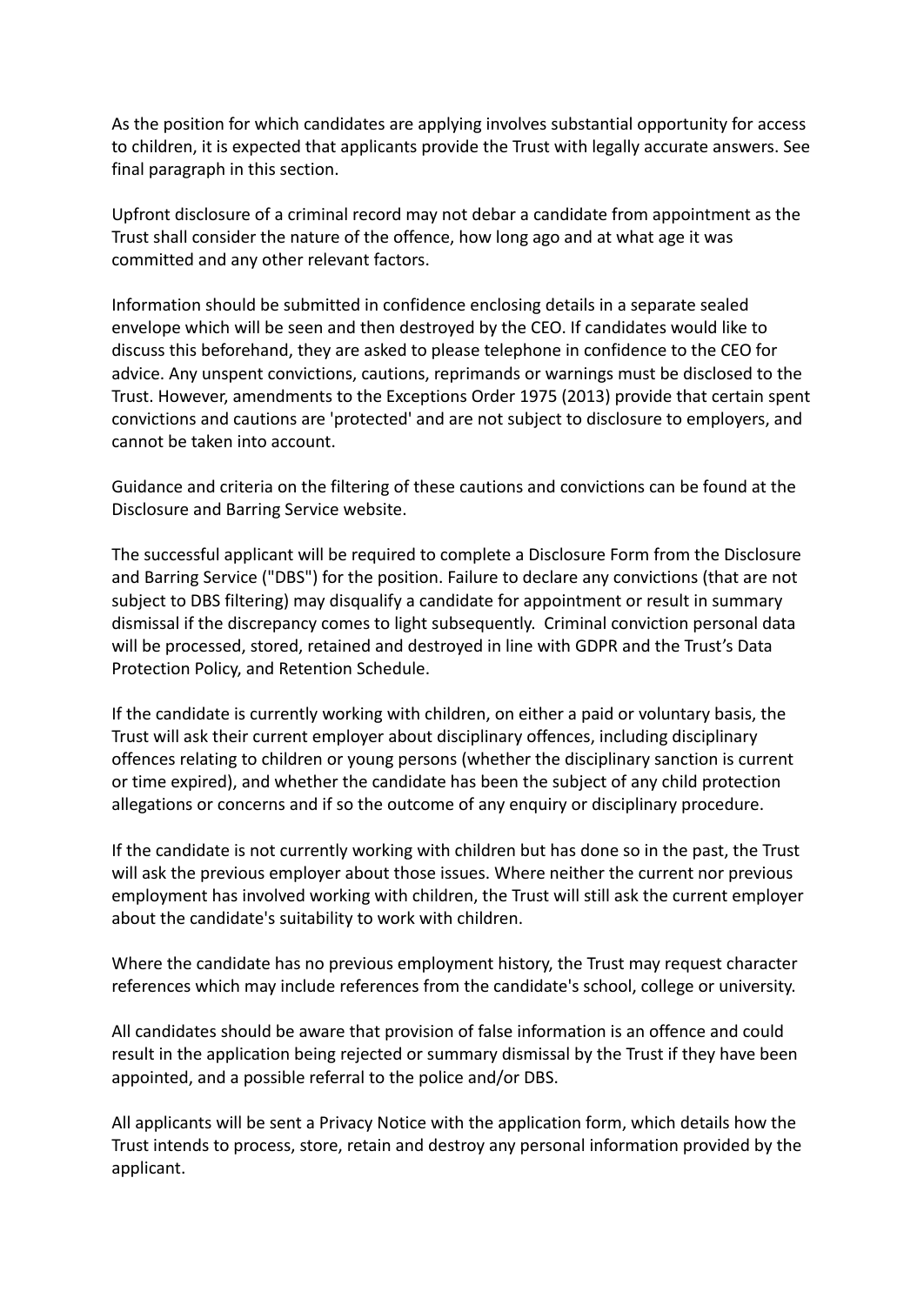#### **References – academic staff**

References for academic staff will be taken up on all short listed candidates prior to interview (where time allows).

All offers of employment will be subject to the receipt of a minimum of two satisfactory references, one of which must be from the applicant's current or most recent employer.

For academic staff if the candidate has previously worked with children but their current/most recent employment does/did not involve work with children, then the second referee should be from the employer with whom the applicant most recently worked with children.

Neither referee should be a relative or someone known to the applicant solely as a friend and in the case of applicants with only one professional reference a second reference may be sought from their university or school.

#### **References – support staff**

References for support staff will be taken up on all short listed candidates prior to interview (where the candidate gives permission – it is noted that sometimes candidates prefer for references to be taken up after receiving an offer as their current employer may not be aware they are looking for a new job).

All offers of employment will be subject to the receipt of a minimum of two satisfactory references, one of which must be from the applicant's current or most recent employer.

For support staff who have worked in an education setting previously but their current/most recent employment does/did not involve work with children, then the second referee should be from the employer with whom the applicant most recently worked with children.

Where this is not possible usual professional references will be sought. Neither referee should be a relative or someone known to the applicant solely as a friend and in the case of applicants with only one professional reference a second reference may be sought from their university or school.

All referees will be asked whether they believe the applicant is suitable for the job for which they have applied and whether they have any reason to believe that the applicant is unsuitable to work with children.

All referees will be sent a copy of the Job Description and Person Specification for the role which the applicant has applied for.

Applicant's personal data may be sent to the named referee in order to ensure the reference is for the correct individual.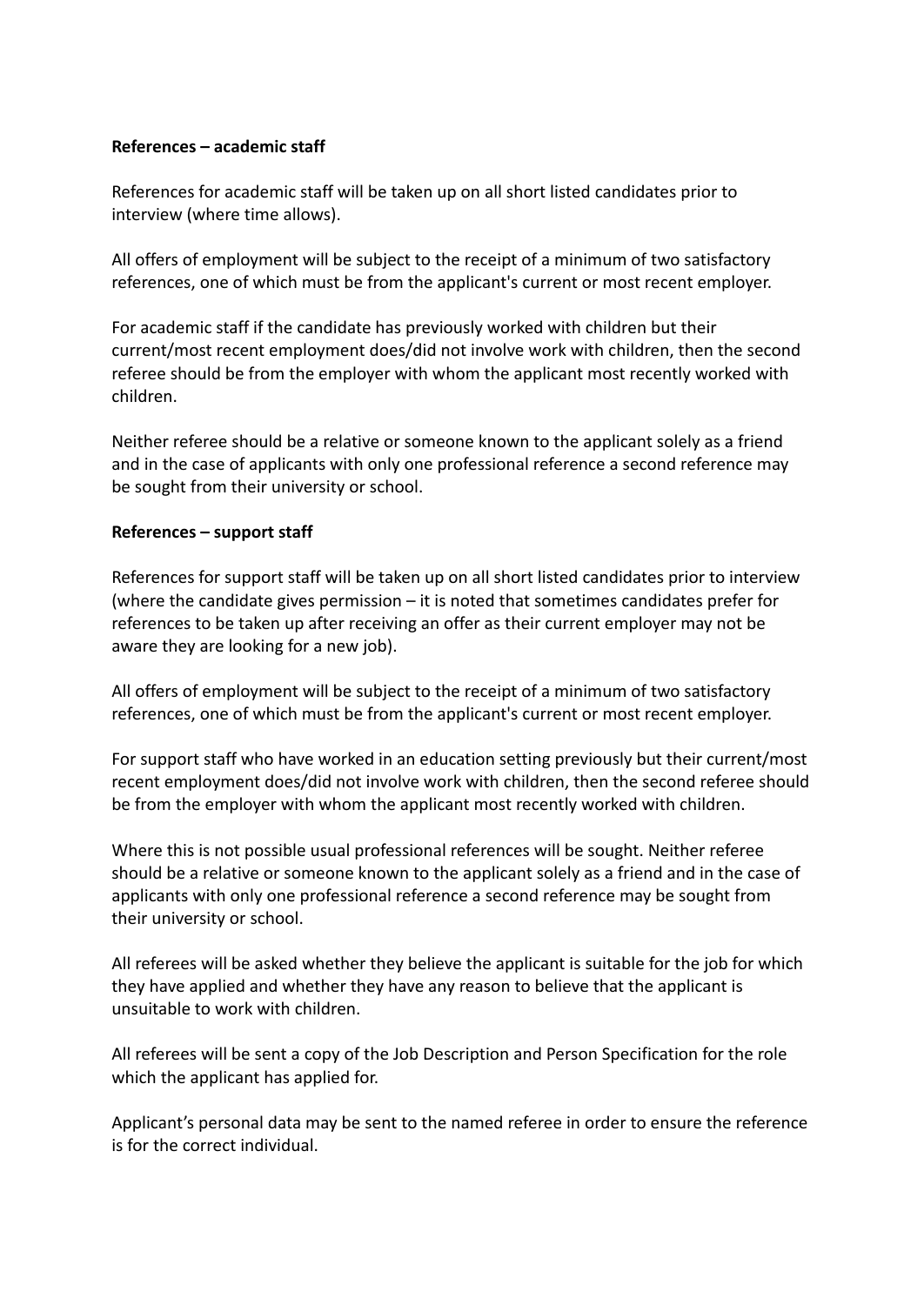If the referee is a current or previous employer, they will also be asked to confirm the following:-

- The applicant's dates of employment, salary, job title/duties, reason for leaving, performance, sickness and disciplinary record;
- Whether the applicant has ever been the subject of disciplinary procedures involving issues related to the safety and welfare of children (including any in which the disciplinary sanction has expired);
- Whether any allegations or concerns have been raised about the applicant that relate to the safety and welfare of children or young people or behaviour towards children or young people.

The Trust will only accept references obtained directly from the referee and it will not rely on references or testimonials provided by the applicant or on open references or testimonials.

References should usually be in writing (or email) unless there are exceptional circumstances when a telephone reference will be acceptable.

The Trust will compare all references with any information given on the application form. Any discrepancies or inconsistencies in the information will be taken up with the applicant before any appointment is confirmed.

In exceptional circumstances, and if time does not allow for the references to be taken up before interview then they must be taken up before an offer of employment is made or an informal offer is made subject to such references.

Under no circumstances must a contract be issued prior to such references being received, reviewed and approved.

The Trust may call back a candidate for further interview if references are not available at the time of interview. Where a candidate has a genuine reason not to have a recent work based referee (for example if they are returning to work after an extended break after looking after children) then care must be taken to ensure any personal references are thoroughly considered and questioned, and additional references may be sought including contacts in the local community.

## **Interview**

The Trust will short list applicants according to the relevance and applicability of their professional attributes and personal qualities to the role. Short-listed applicants will then be invited to attend a formal interview at which his/her relevant skills and experience will be discussed in more detail.

Academic staff interviews will consist of two formal interviews with at least 2 people on each panel chaired by the CEO, Headteacher or a member of the SLT or another designated senior member of staff alongside a lesson observation.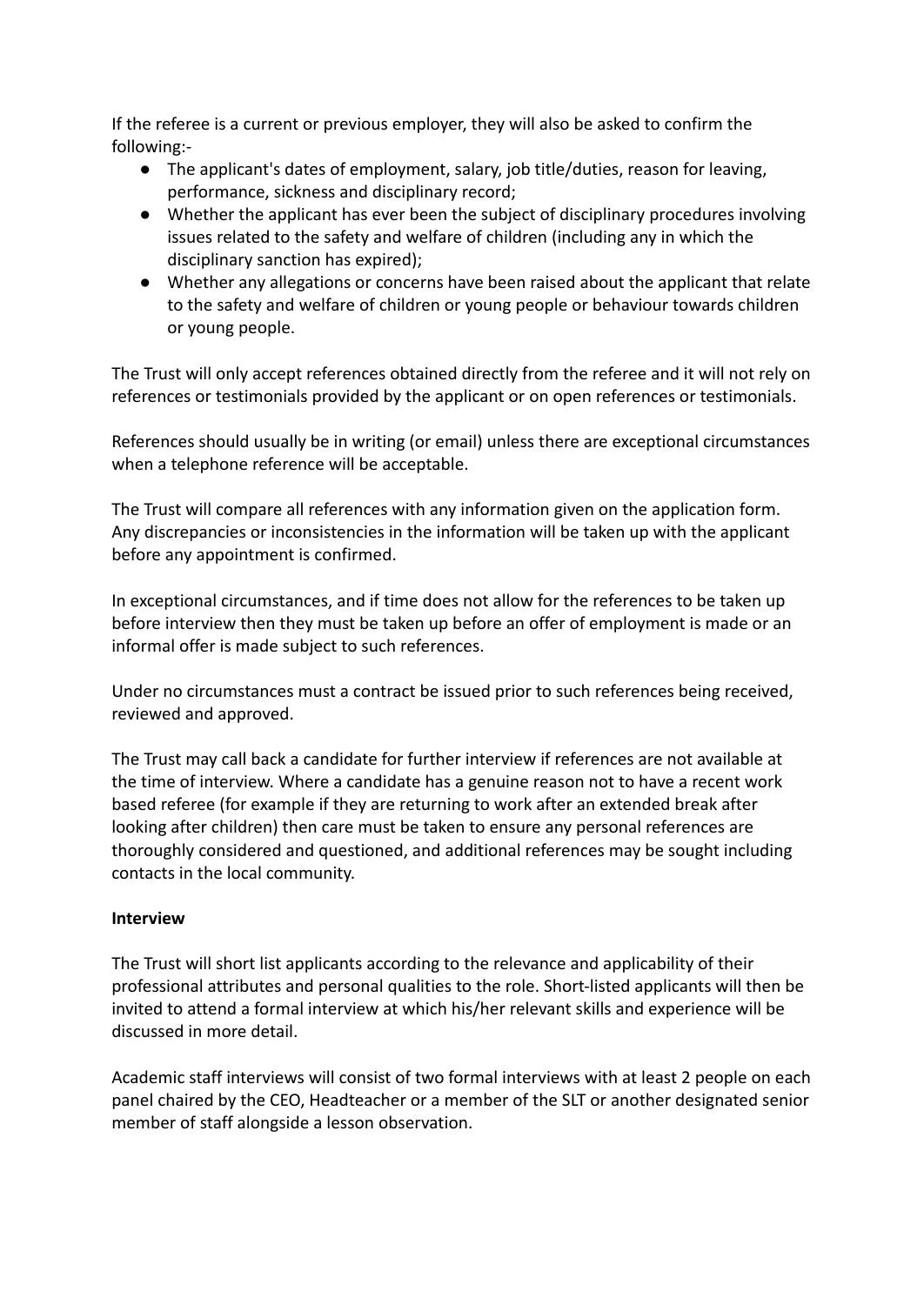Support staff interviews will consist of at least one panel interview with two or more people on the panel. It is at the discretion of the senior lead as to whether a task is required as part of the interview process.

The Chair of Directors should chair the panel for the CEO's appointment. The interviewers involved will be required to state any prior personal relationship or knowledge of any of the candidates and a judgement will be made by the Chair as to whether or not an interviewer should withdraw from the panel.

Should the Chair have a conflict of interest, the Vice Chair shall decide whether the Chair should withdraw from the panel.

One of the formal panel interviews may be a Values Based Interview.

It is essential that at least one person on any recruitment panel must have undertaken safer recruitment training or refresher training within the last 5 years.

Whenever possible the interview will be conducted in person and the areas which it will explore will include suitability to work with children, safeguarding and child protection.

All candidates invited to interview must bring documents confirming any educational and professional qualifications that are necessary or relevant for the post (e.g. the original or certified copy of certificates, diplomas etc.).

Where originals or certified copies are not available for the successful candidate, written confirmation of the relevant qualifications must be obtained by the candidate from the awarding body.

The Trust requests that all candidates invited to interview also bring with them:

- 3 forms of ID (i.e. Passport, current photo driving licence, full birth certificate, marriage certificate, recent utility bill, financial statement);
- Documentary evidence of any change of name by, for example, deed poll, marriage, adoption or statutory declaration
- Relevant qualification certificates

Please note that originals of the above are necessary. Photocopies or certified copies are not sufficient. The Trust will take a copy of the original documents and mark them as checked and dated at the time of inspection. Those copy documents taken for subsequently unsuccessful applicants will be destroyed 6 months after the interview date.

Candidates with a disability who are invited to interview should inform the Trust of any necessary reasonable adjustments or arrangements to assist them in attending the interview.

#### **Conditional Offer of Appointment – Pre Appointment Checks**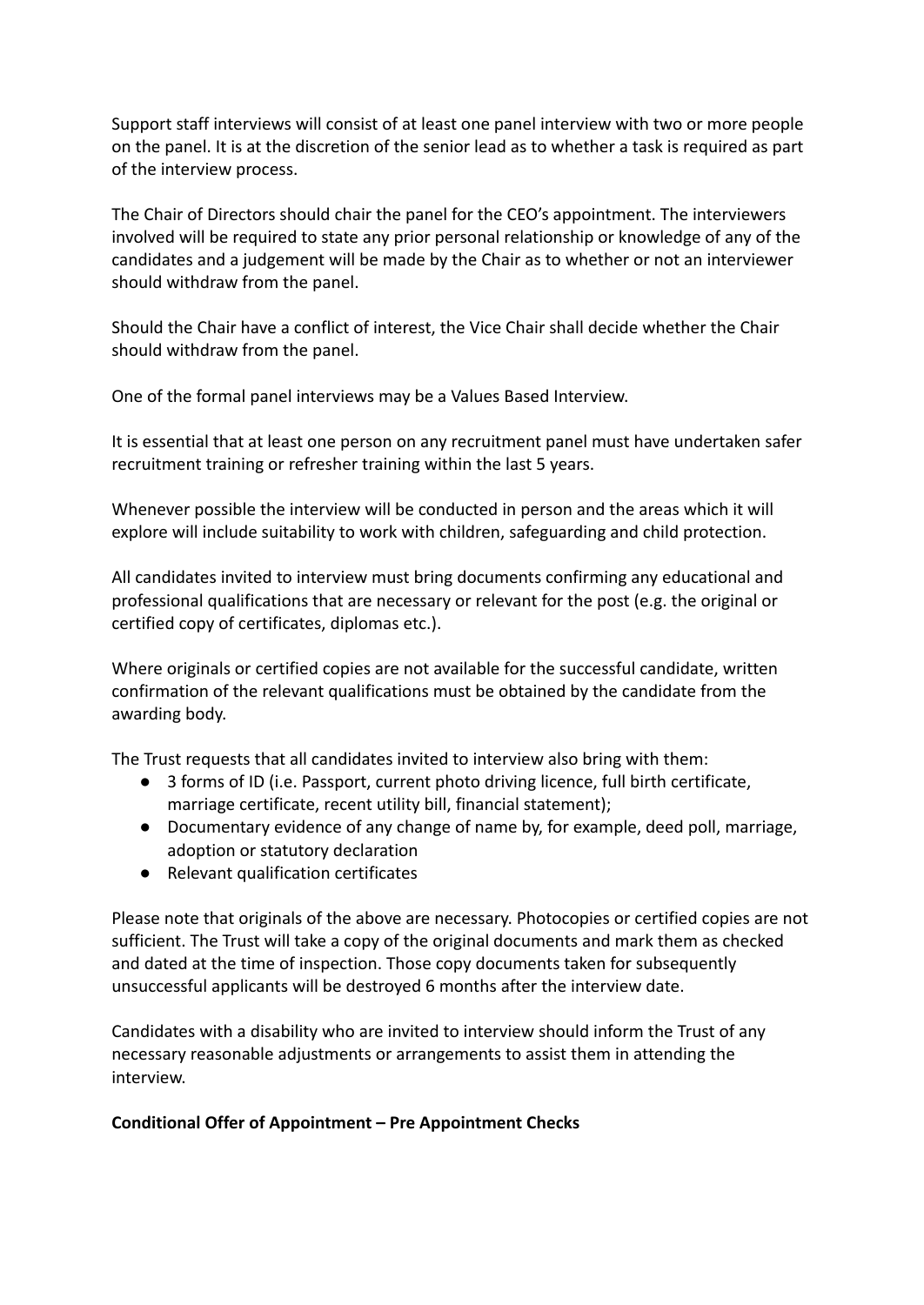If it is decided to make an offer of employment following the formal interview, any such offer will be conditional on the following:

- Where possible, the receipt of two references (one of which must be from the applicant's most recent employer and one from the applicant's employer with whom he/she most recently worked with children (if applicable)) which the Trust considers satisfactory (see above);
- Verification of the candidate's identity, qualifications and professional status (see above);
- The receipt of an Enhanced Disclosure from the Disclosure and Barring Service with which the Trust is satisfied (see below);
- If applicable, a check that a candidate to be employed at the Trust is not subject to a prohibition order issued by the Secretary of State, using the Employer Access Online service (for the purposes of this "teaching" is defined using The Teachers' Disciplinary (England) Regulations 2012 and does not include teaching assistants);
- If the candidate will be working in either a EYFS setting or involved in the care of children before or after school who are under the age of 8 a "Disqualification Declaration" will also be required under The Childcare (Disqualification) Regulations 2009.
- Verification of the candidate's medical fitness for the role (through a questionnaire, or with an occupational health provider);
- The agreement of a mutually acceptable start date

If the candidate has not previously lived in the UK, the Trust must obtain confirmation of their right to work in the UK, confirmation of their qualifications. Where a candidate has lived/worked abroad for 12 months or more within the last 5 years, the Trust may carry out additional checks with the country(ies) of residence.

Nearly all European Economic Area and Swiss nationals are free to live and work in the UK without restriction.

A check will be carried out through the NCTL on teachers sanctioned in other EEA member states. All checks should be documented and retained on the employee's personnel file and SCR (subject to certain restrictions under the Data Protection Act and DBS regulations) and followed up where they are unsatisfactory or contain discrepancies.

The Trust must notify the Disclosure and Barring Service where:

- An applicant has provided false information in, or in support of, his/her application; or
- There are serious concerns that an applicant poses a risk of harm to children.

If the offer is accepted and the above conditions are satisfied, the applicant will be issued with a contract of employment as confirmation of employment.

# **Medical Fitness**

As part of the recruitment process the Trust will take up medical information to confirm that the candidate is medically fit to carry out the role. A self-declaration form is used which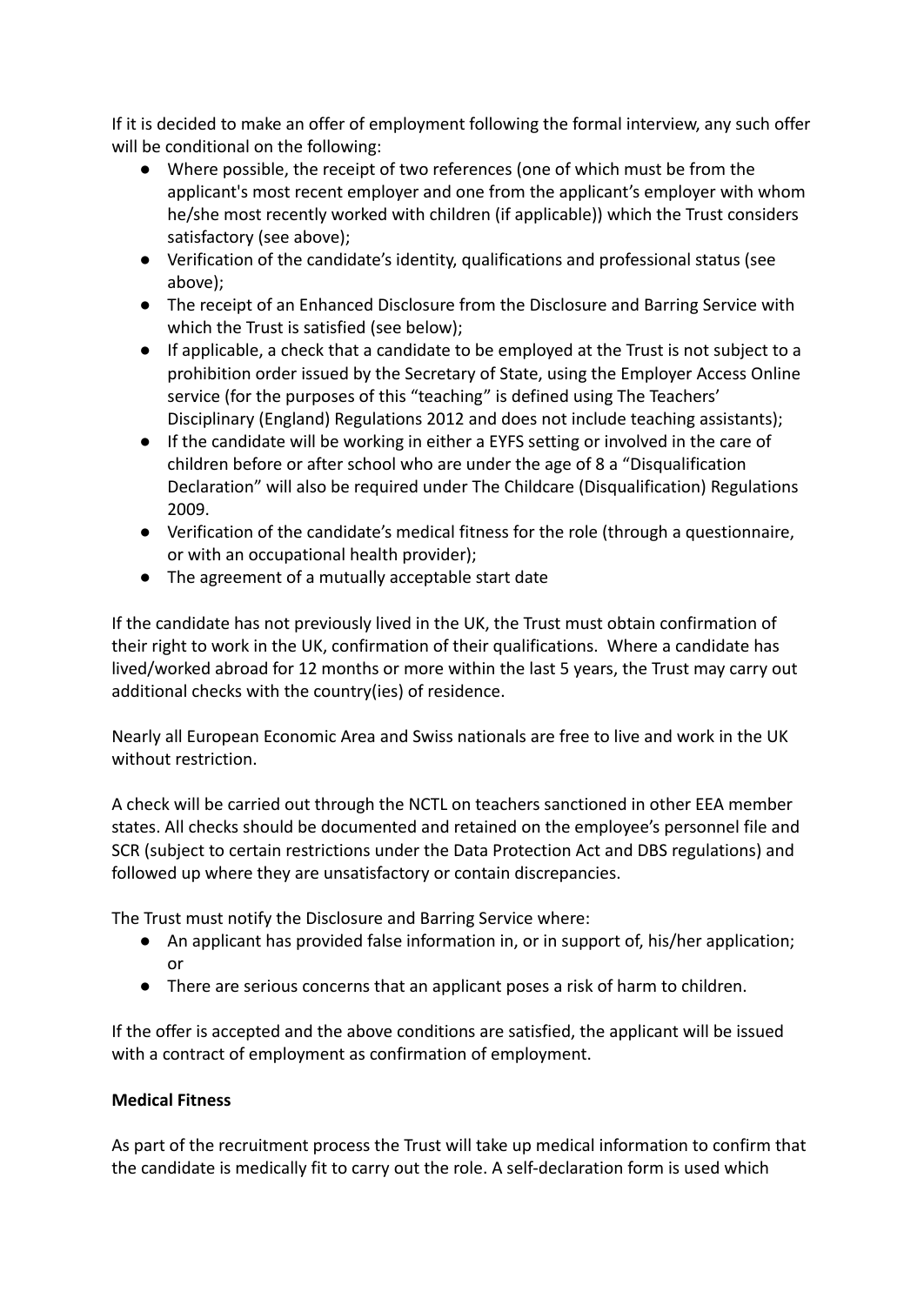requires the individual to confirm that they are not aware of any reasons – mental or physical – which would prevent them from discharging the responsibilities associated with the post in question.

Any individuals who have medical conditions that place potential barriers to enabling them to carry out the intended role will be referred to an occupational health provider and, where possible, reasonable adjustments will be put in place to enable individuals to carry out their duties effectively.

The Trust is committed to its obligations under the Equality Act 2010 to make any such reasonable adjustments as required and viable.

#### **Disclosure and Barring Service**

The Trust applies for a Disclosure and Barring Service (DBS) check in respect of all prospective staff members, Directors and volunteers. This is an enhanced check with barred list information.

An Enhanced Disclosure will contain details of all convictions on record including current and spent convictions (including those which are defined as "spent" under the Rehabilitation of Offenders Act 1974) together with details of any cautions, reprimands or warnings held on the Police National Computer. If the individual is applying for a position working with children or young adults, the Disclosure will also reveal whether he/she is barred from working with children or vulnerable adults by virtue of his/her inclusion on the lists of those considered unsuitable to work with children or vulnerable adults maintained by the Disclosure and Barring Service. It may also contain non-conviction information from local police records which a chief police officer thinks may be relevant in connection with the matter in question.

Applicants with recent periods of overseas residence and those with little or no previous UK residence willalso be asked to apply for the equivalent of a Disclosure, if one is available in the relevant jurisdiction(s) or confirmation from overseas authorities/police forces.

The Trust expects supply/temporary worker agencies/contractors that are used by the Trust to register with the DBS on their own account (DBS updates service) and to follow their policy or their own comparable policy.

Proof of registration will be required before the Trust will commission services from any such organisation. A separate Barred List check will also be taken up against such categories of workers.

The Trust will independently verify the identity of staff supplied by such an agency by requiring such staff to bring their passport or (if not available) a photo driving licence into the Trust before beginning work.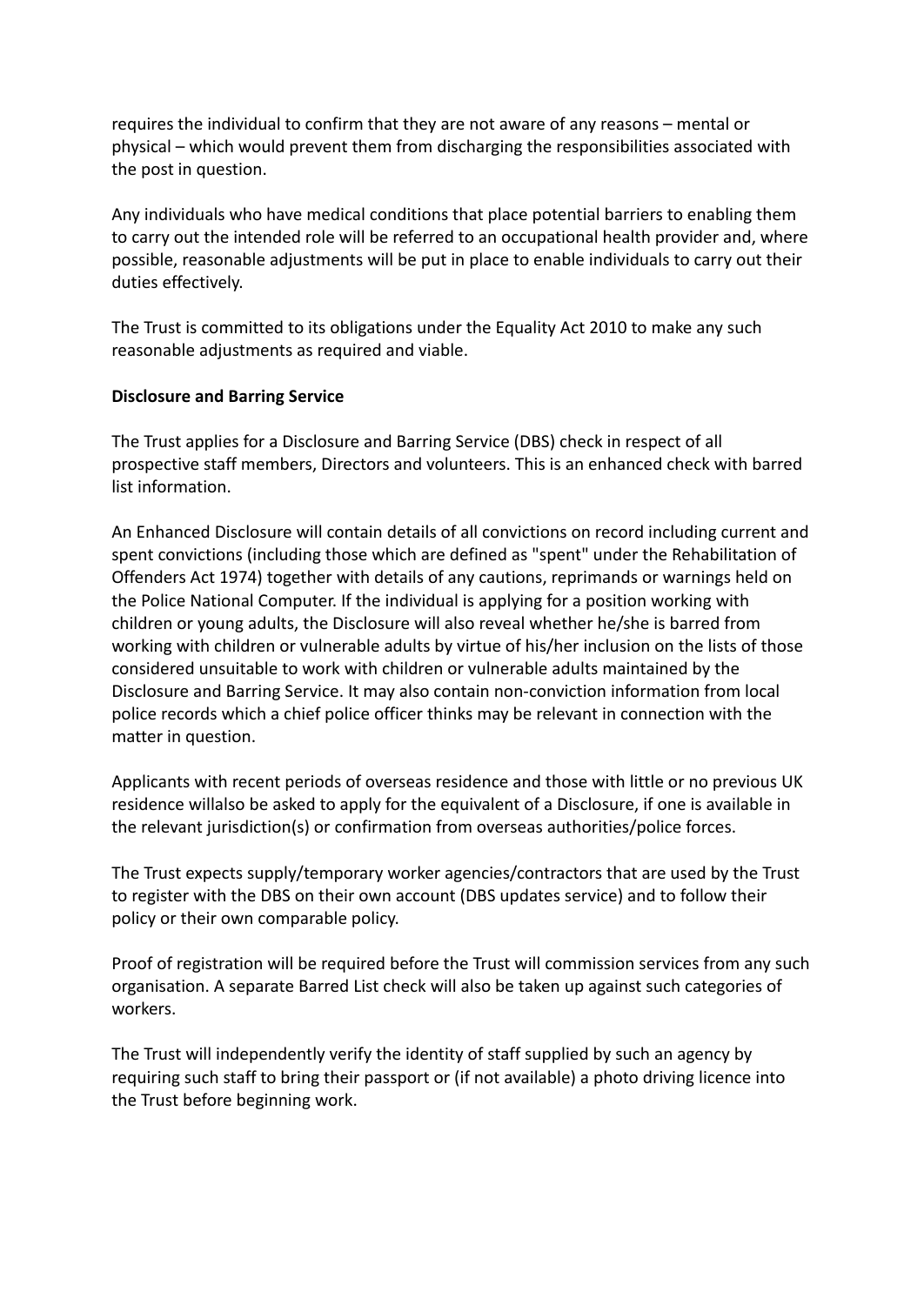For intermittent workers employed directly by the Trust, e.g, supply staff, the Trust requires them to register with the DBS Update Service so that checks can be made quickly and at limited cost. Barred List checks would also be taken up against these intermittent workers.

The DBS has operated a single certificate service whereby only the individual and not the employer is sent a disclosure certificate. The job applicant is therefore required to provide an original copy of the disclosure certificate to the Trust as part of the pre-employment checks.

If a new member of staff is due to start work and the Trust has not yet received their enhanced DBS disclosure a separate barred list check (formerly list 99) will be taken up together with a risk assessment in any such instance.

In such cases the individual would be fully supervised at all times until a satisfactory DBS disclosure is received and the additional safeguarding measures would be explained to the individual. There is an outline of recruitment checks taken up against all categories of workers in the appendices to this policy. Prohibition Order Checks will be carried out on anyone employed to carry out "teaching work" (as defined in The Teachers' Disciplinary (England) Regulations 2012) to verify that the individual is not subject to a prohibition order issued by the Secretary of State. These checks are done for all staff, volunteers etc. through NCTL on Teachers and Others prohibited from the profession.

Prohibition on participation in management section 128 checks are carried out for all persons appointed to a management role, this includes SLT and senior support team.

## **"Disqualification by Association"**

The Trust is committed to ensuring that all members of staff are suitable to work with children and not disqualified from working in childcare.

Under The Childcare Act 2006 and The Childcare (Disqualification) Regulations 2009 the Trust has an obligation to check (in addition to the DBS and Prohibition Checks) that adults working with EYFS children or children under the age of 8 in before/after school clubs are not disqualified from working in such settings due to living in a household with a disqualified person.

All new members of teaching and non-teaching staff (including part-time staff, temporary and supply staff, and visiting staff, such as musicians and sports coaches) responsible for children in the EYFS or responsible for children under the age of 8 attending before/after school clubs will also be asked to complete a "Disqualification Declaration" self-disclosure form prior to their appointment. This is carried out under The Childcare (Disqualification) Regulations 2009 and requires individuals in settings with young children to disclose details of any offences committed by any other person living in their household (for example; son, daughter, partner, lodger).

The Trust will ask new employees to complete a self-disclosure form at the point of their appointment. Existing employees may be asked at any point, should a self-disclosure form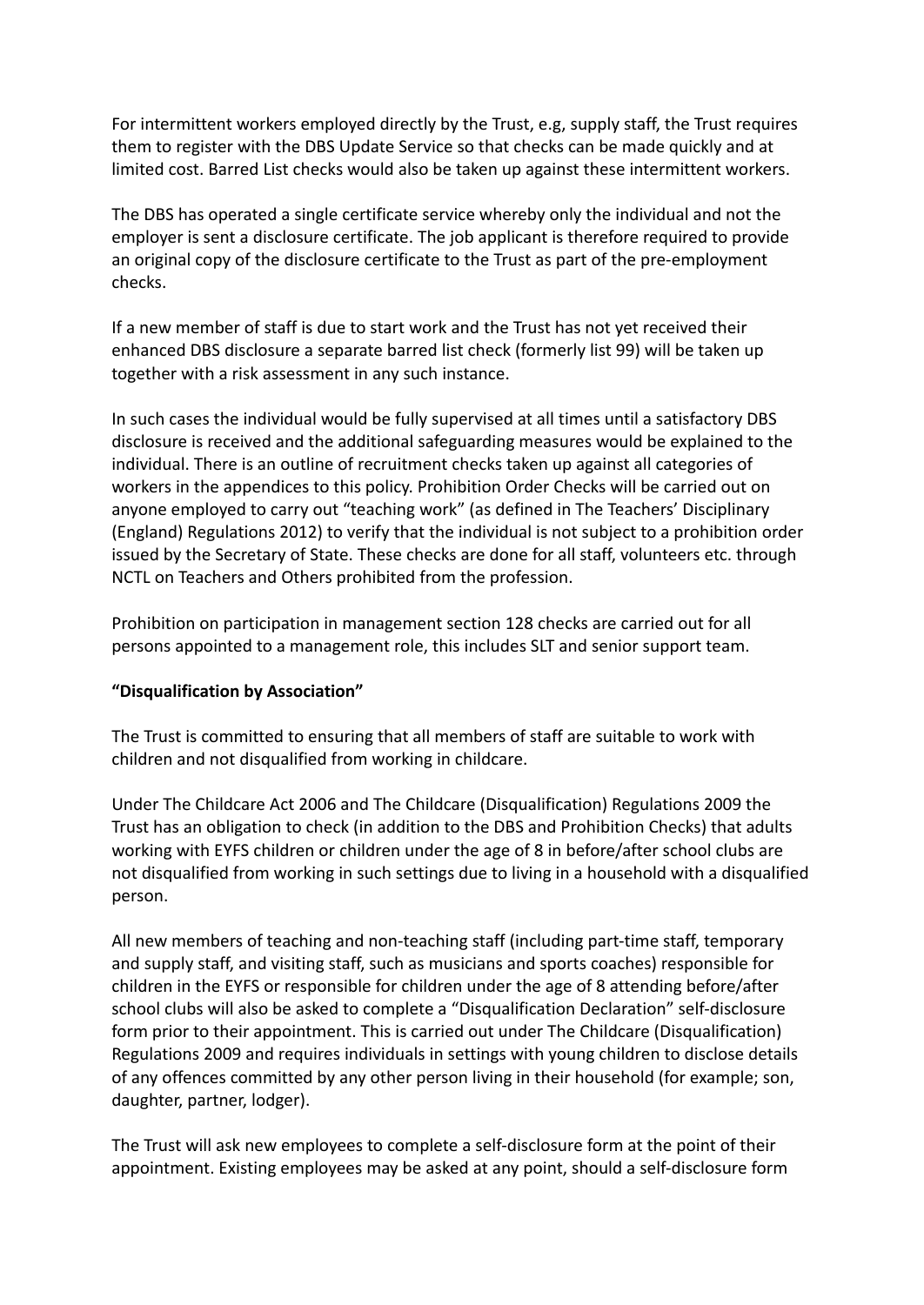not be on file. Should the Trust be made aware at any point of any potential DBA of any existing employees then it will investigate such concerns.

Examples of reasons for disqualification are (this list is not exhaustive):

- Inclusion on the Children's Barred List
- Being cautioned for or convicted of certain violent and sexual criminal offences against children and adults
- Grounds relating to the care of children (including where an order is made in respect of a child under the person's care);
- Having registration refused or cancelled in relation to childcare or children's homes or being disqualified from private fostering. Any applicants who are affected by this restriction must apply to ISI for a waiver of the disqualification. This application must be made by the individual rather than the Trust and employment cannot be confirmed until this disqualification is formally waived. In the event of the disqualification being formally waived the Trust will then make a decision about the suitability of the applicant on a case by case basis. If no formal waiver is received from ISI then the offer of employment will be automatically withdrawn.

The Trust obtains assurances from third party organisations who employ staff who work with the Trust's pupils on another site that appropriate child protection checks and procedures apply to such staff.

## **Post Appointment Induction**

All staff, Directors, Members, Local Advisory Group members, and other volunteers newly appointed in the Trust will be offered and expected to undergo an induction programme, regardless of previous experience.

Further information is contained in the Induction in Child Protection Policy.

## **Retention and Security of Disclosure Information**

The Trust's policy is to observe best practice as regards use of disclosed information. In particular, the Trust will

- Store disclosed information and other confidential documents in locked storage, or electronically, and access to which will be restricted to staff with HR responsibility, and the Trust's senior management team;
- Keep a record of the date of a disclosure, the name of the subject, the type of disclosure, the position in question, the unique number issued by the DBS and the recruitment decision taken;
- Ensure that any disclosed information is destroyed by suitably secure means such as shredding at the end of the retention period;
- Ensure the electronic copies of any information are stored as securely as the physical copies.

#### **Retention of Records**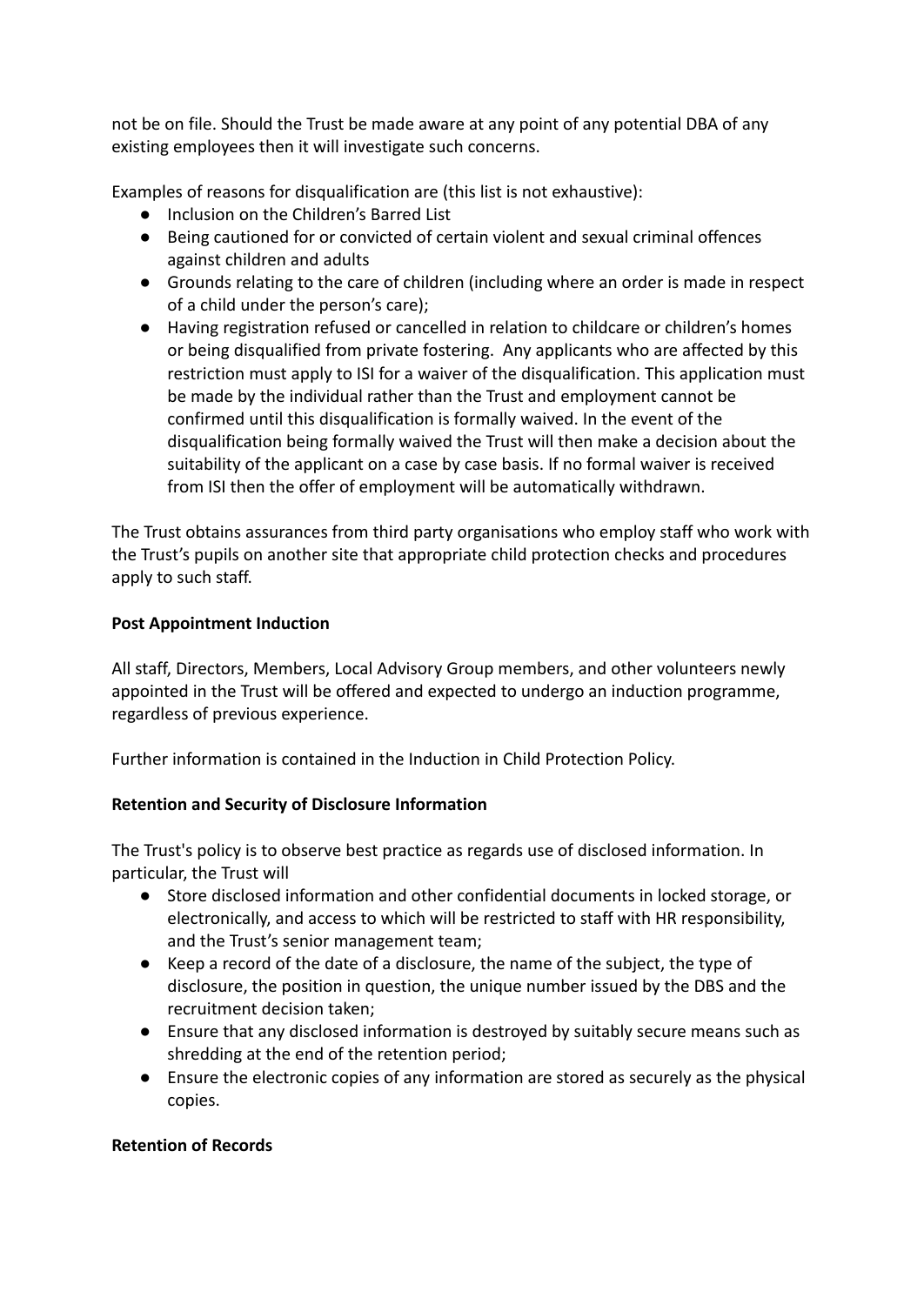If an applicant is appointed, the Trust will retain any relevant information provided on their application form (together with any attachments) on their personnel file, in accordance with the requirements of the Data Protection Act 2018, and the General Data Protection Regulations 2018.

If the application is unsuccessful, all documentation relating to the application will normally be confidentially destroyed after 6 months unless the applicant specifically requests the Trust to keep their details on file.

For general personnel file information these records will be retained (under DPA Guidelines) for 7 years following the exit of an employee.

## **Single Central Register of Appointments (SCR)**

In line with KCSIE, the TSSMAT maintains a live SCR which includes all individuals who work in regular contact with pupils – including volunteers and those employed by third parties.

Please note that the SCR is a live document so does not contain the details of past staff. All staff leavers remain on Integris and so their information can be drawn down at anytime.

The following information is contained on the SCR:

- Name
- Address
- Date of birth
- Employment start date
- Continuous service date
- Job title
- Qualifications
- DBS certificate no
- Barred List (if appropriate)
- Overseas check (if appropriate)
- EEA Check
- Prohibition order (if appropriate)
- Prohibition of participation in management
- Disqualification declaration (if appropriate)
- Right to work
- References x 2
- L1 Safeguarding Training date

Please note that for longer serving employees some of the information may not be available but this is noted on the register.

For the Board of Directors the following information should be contained on the SCR:

- Name
- Address
- Date of birth
- Start date
- DBS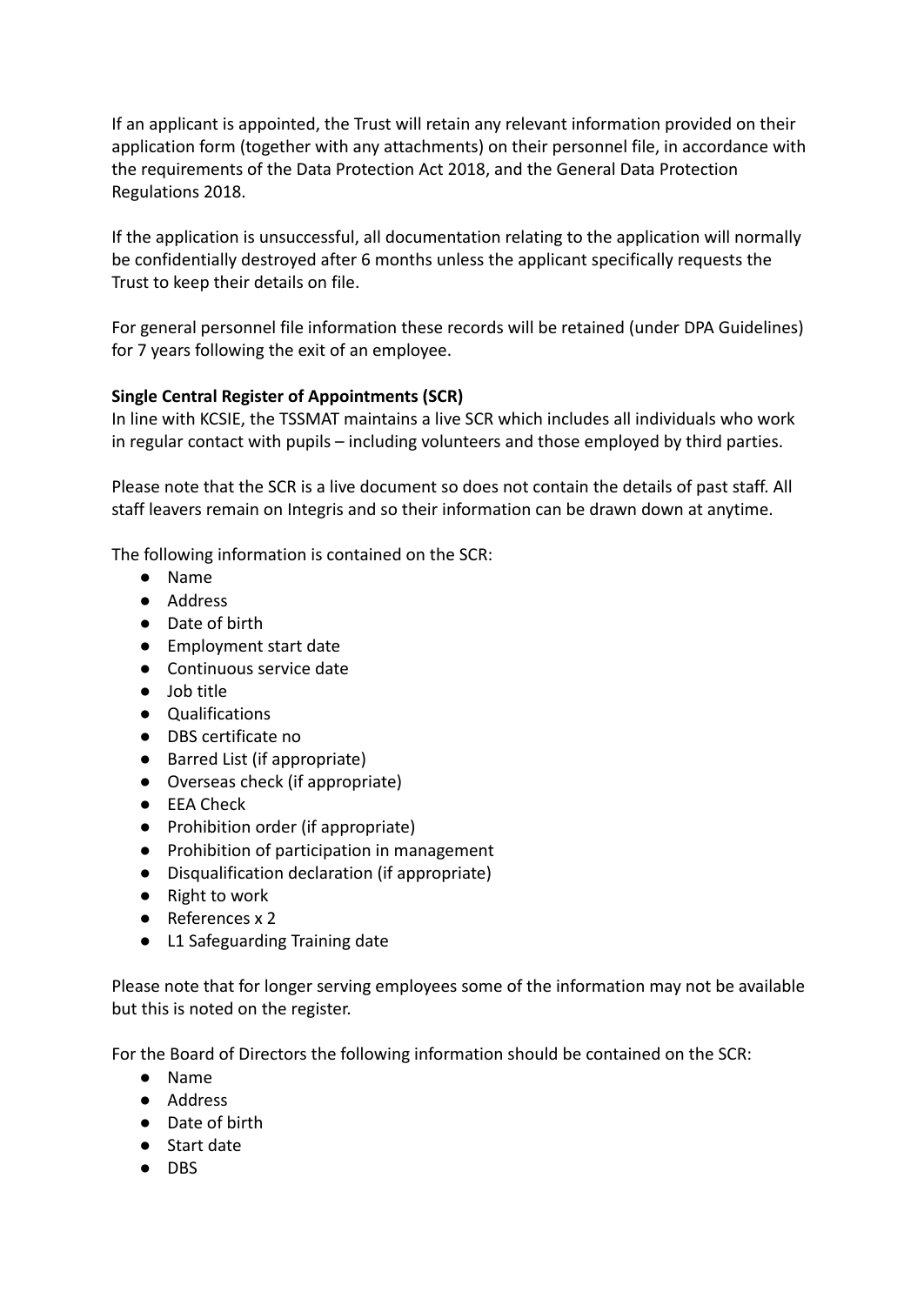- Barred List
- Prohibition order
- Prohibition of participation in management
- L1 Safeguarding Training date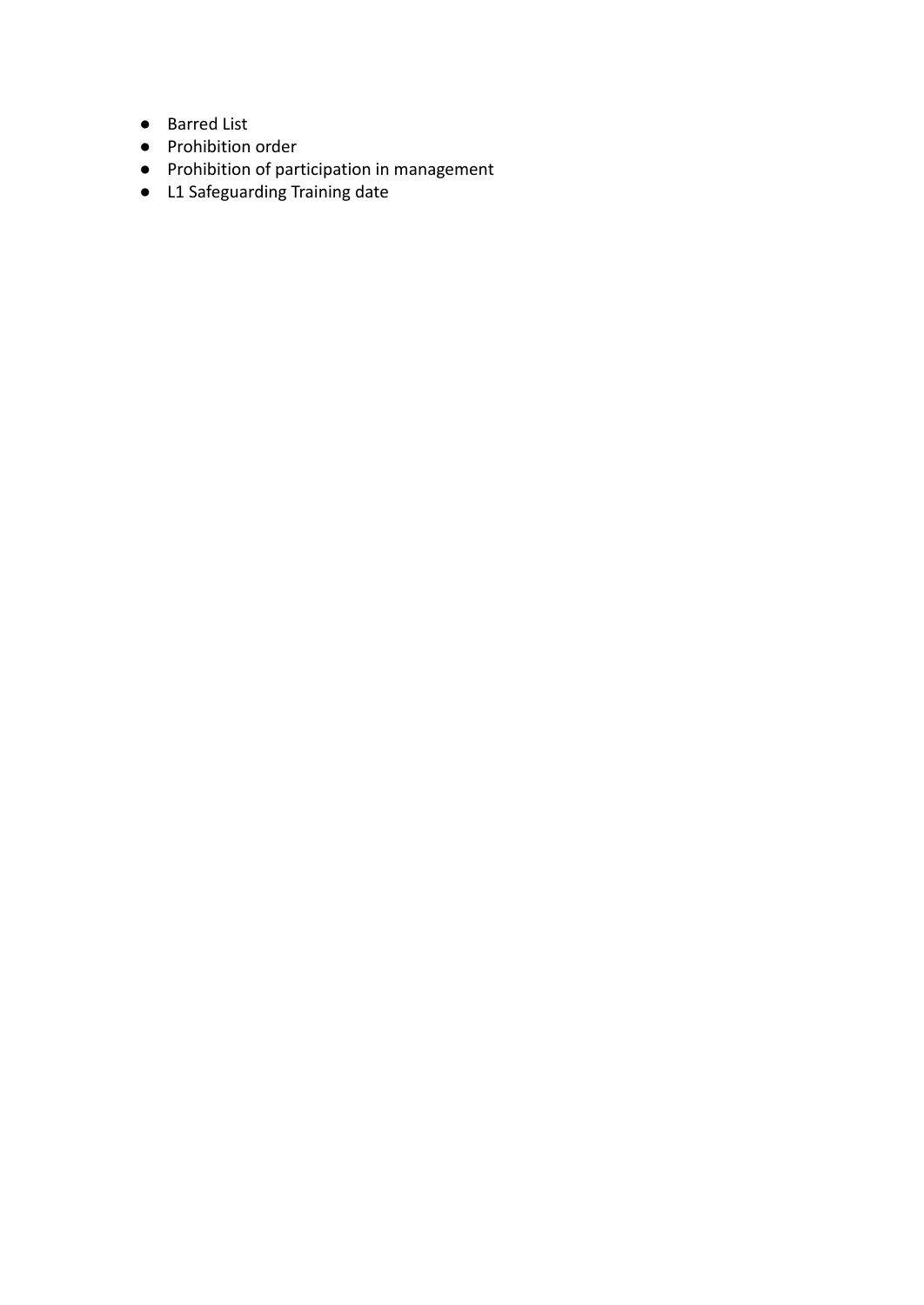## **Appendix 1 Policy on Recruitment of Ex-offenders**

## **Background**

The Trust will not unfairly discriminate against any applicant for employment on the basis of conviction or other details revealed. The Trust makes appointment decisions on the basis of merit and ability.

If an applicant has a criminal record this will not automatically debar him/her from employment within the Trust. Instead, each case will be decided on its merits in accordance with the objective assessment criteria set.

In view of the fact that all positions within the Trust will amount to "regulated positions" within the meaning of the Protection of Children Act 1999 (as amended by the Criminal Justice and Courts Services Act 2000), all applicants for employment must declare all previous convictions (including those which would normally be considered "spent" under the Rehabilitation of Offenders Act 1974).

A failure to disclose a previous conviction may lead to an application being rejected or, if the failure is discovered after employment has started, may lead to summary dismissal on the grounds of gross misconduct.

A failure to disclose a previous conviction may also amount to a criminal offence. Under the relevant legislation, it is unlawful for the Trust to employ anyone who is included on the lists maintained by the Disclosure and Barring Service of individuals who are considered unsuitable to work with children.

In addition, it will also be unlawful for the Trust to employ anyone who is the subject of a disqualifying order made on being convicted or charged with the following offences against children: murder, manslaughter, rape, other serious sexual offences, grievous bodily harm or other serious acts of violence.

It is a criminal offence for any person who is disqualified from working with children to attempt to apply for a position within the Trust. If:

- The Trust receives an application from a disqualified person;
- Is provided with false information in, or in support of an applicant's application; or
- The Trust has serious concerns about an applicant's suitability to work with children,

it will report the matter to the Police, and the Disclosure and Barring Service.

## **Assessment Criteria**

In the event that relevant information (whether in relation to previous convictions or otherwise) is volunteered by an applicant during the recruitment process or obtained through a disclosure check, the Trust will consider the following factors before reaching a recruitment decision: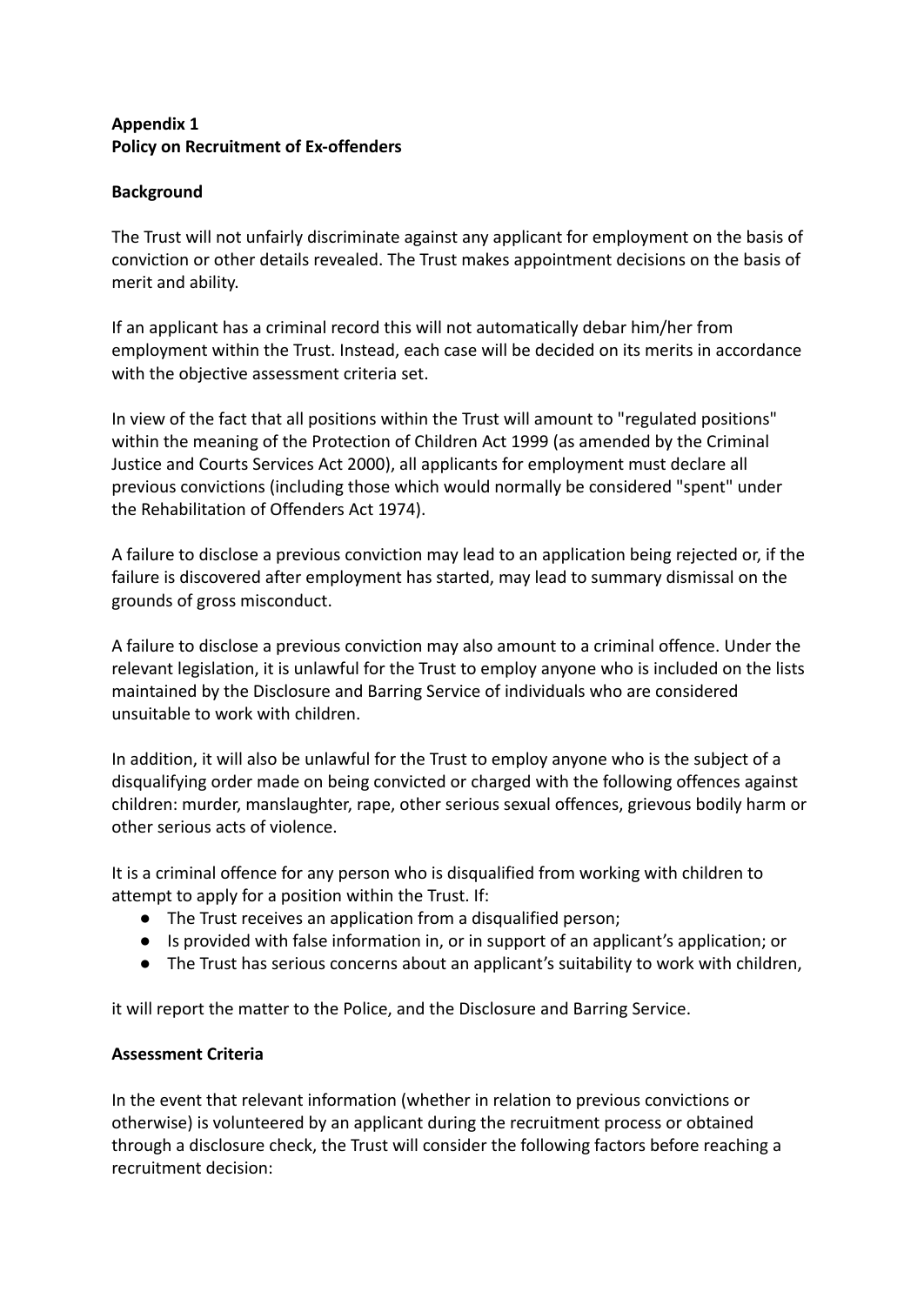- Whether the conviction or other matter revealed is relevant to the position in question;
- The seriousness of any offence or other matter revealed;
- The length of time since the offence or other matter occurred;
- Whether the applicant has a pattern of offending behaviour or other relevant matters; Whether the applicant's circumstances have changed since the offending behaviour or other relevant matters; and
- The circumstances surrounding the offence and the explanation(s) offered by the convicted person.

If the post involves regular contact with children, it is the Trust's normal policy to consider it a high risk to employ anyone who has been convicted at any time of any the following offences:

- Against adults: murder, manslaughter, rape, other serious sexual offences, grievous bodily harm or other serious acts of violence;
- Against children or adults: serious class A drug related offences, robbery, burglary, theft, deception or fraud.

If the post involves access to money or budget responsibility, it is the Trust's normal policy to consider it a high risk to employ anyone who has been convicted at any time of robbery, burglary, theft, deception or fraud.

If the post involves some driving responsibilities, it is the Trust's normal policy to consider it a high risk to employ anyone who has been convicted of drink driving within the last 10 years.

## **Assessment Procedure**

In the event that relevant information (whether in relation to previous convictions or otherwise) is volunteered by an applicant during the recruitment process or obtained through a disclosure check, the Trust will carry out a risk assessment by reference to the criteria set out above.

The assessment form must be signed by the CEO of the Trust before a position is offered. If an applicant wishes to dispute any information contained in a Disclosure, he/she can do so by contacting the DBS direct.

In cases where the applicant would otherwise be offered a position were it not for the disputed information, the Trust will, where practicable, defer a final decision about the appointment until the applicant has had a reasonable opportunity to challenge the disclosed information.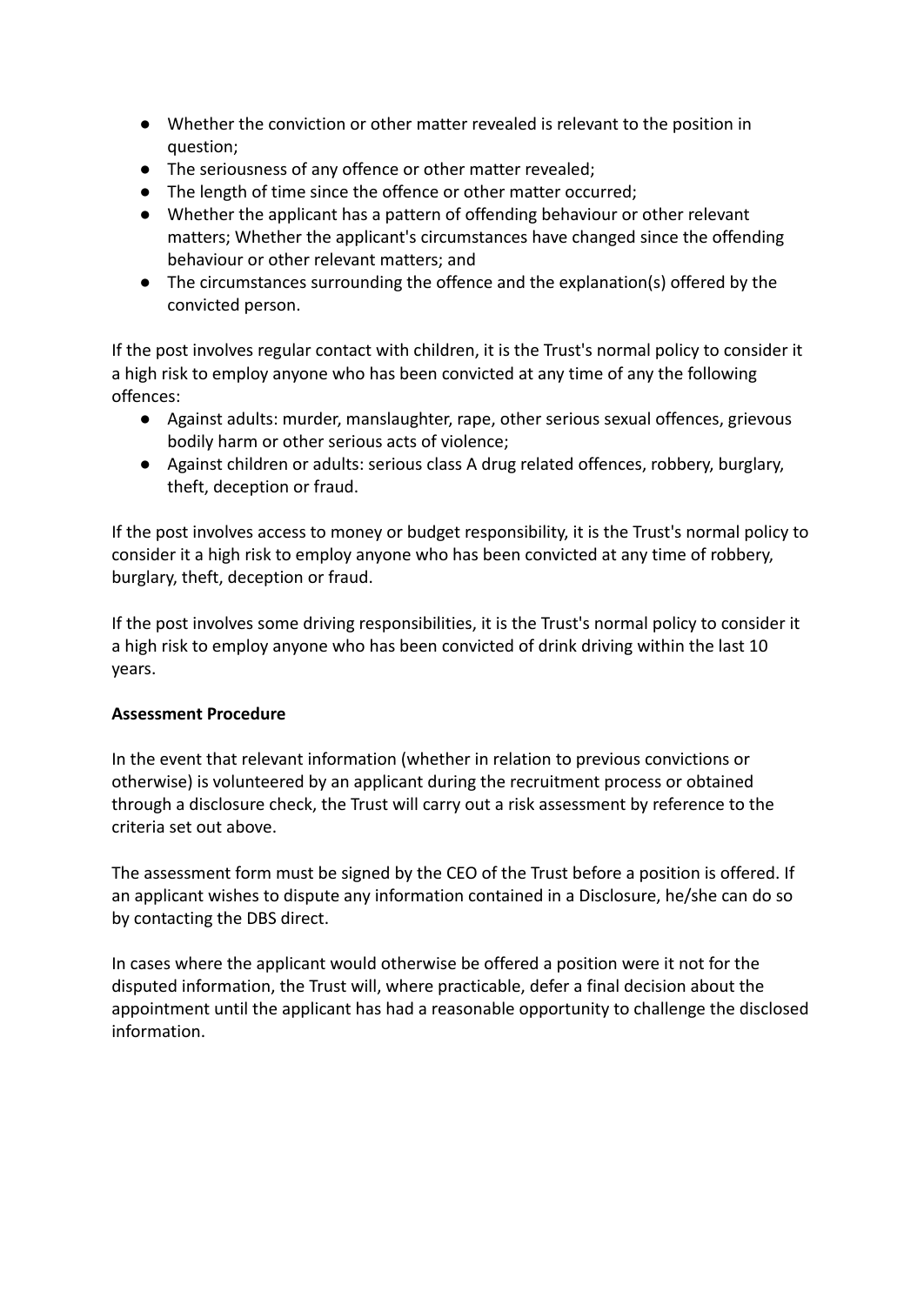## **Appendix 2 Policy on the Recruitment of Volunteers**

Volunteers fall outside the definition of staff. As a result the same extensive range of recruitment checks which must be undertaken when recruiting paid staff do not need to be completed for volunteers.

This has been the case since 1 September 2010. The extent of the checks the Trust is required to undertake on a volunteer, or that it is permitted to undertake, are set out in the DfE statutory guidance "Keeping Children Safe in Education" (KCSIE), and also depend on whether a particular volunteer will be carrying out regulated activity for the Trust.

Regulated activity is defined by the Safeguarding Vulnerable Groups Act 2006 (SVGA). The SVGA states that a person will be carrying out regulated activity if:

- The work is fully unsupervised and undertaken at a school;
- On a partly unsupervised basis at a school;
- The work is carried out "frequently" by the same person or the "period condition" is satisfied;
- The role is carried out in connection with the purposes of the Trust; and
- Gives that person the opportunity to have face to face contact with children.
- The work involves personal/health/intimate care (for example helping an EYFS child to use the toilet)
- Driving a vehicle only for children

For these purposes "frequently" amounts to once a week. The "period condition" covers activity carried out four times or more in a 30 day period, or overnight i.e. between 2am and 6am.

Most positions within TSSMAT, whether paid or unpaid, carried out on a regular basis will fall within this definition. The Trust will undertake an Enhanced DBS check and a Children's Barred List check on all individuals undertaking regulated activity with children.

The Trust will carry out an Enhanced DBS check and Children's Barred List check for all newly appointed volunteers who will be undertaking regulated activity. The Trust will not undertake these checks for non-regulated volunteers (where the individual is fully supervised by a DBS enhanced checked individual).

In respect of volunteers who will not be engaging in regulated activity (which will most likely be due to the frequency of their volunteering, because they are fully supervised or because there is no opportunity for contact with children) the Trust will conduct an internal risk assessment and use professional judgement and experience to determine whether it would be appropriate to carry out the non-statutory enhanced DBS check.

The risk assessment process will consider:

- The nature of the work with children;
- What the Trust knows about the volunteer, including formal or informal information offered by staff, parents and other volunteers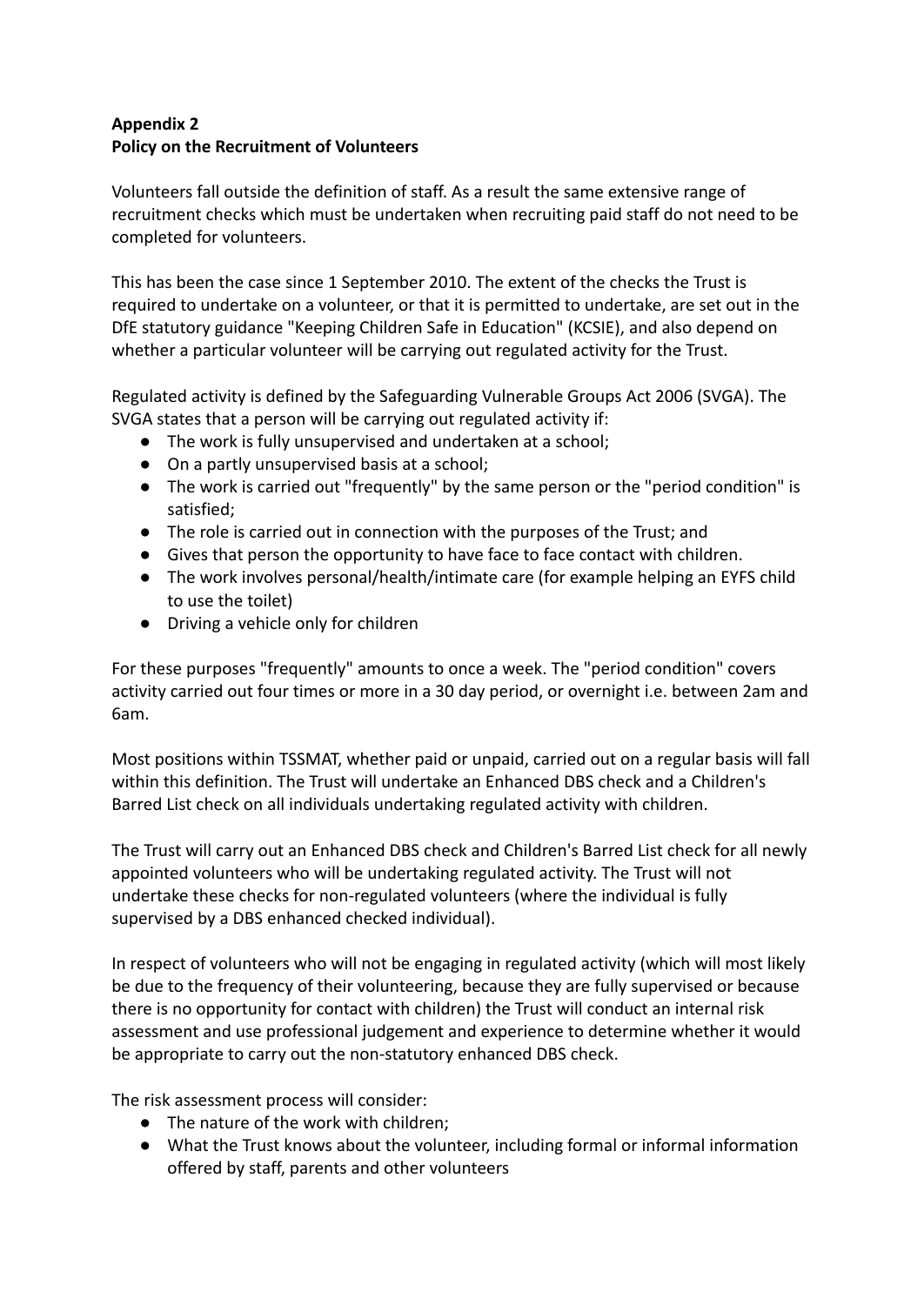- Whether the volunteer has other employment, or undertakes voluntary work elsewhere, from where referees can advise on suitability; and
- Whether the role is eligible for a DBS check (which it will be if it involves work with children).

In addition to the above risk assessment the Trust will carry out the following checks on all volunteers:

- References;
- An informal interview; and
- Checking with the Trust community for any concerns about the proposed volunteer.

Where no DBS or Barring List Checks have been carried out a volunteer will not be left unsupervised with children or be allowed to work in regulated activity. This is in line with both KCSIE regulations and the Prevent Duty – England and Wales.

Risk assessments will be carried out by the DBO prior to any volunteer carrying out work.

The risk assessment will consider the type of volunteering planned and identify the checks deemed necessary. See Appendix 1 of this guidance note.

#### **Supervision of volunteers**

Whether a volunteer is supervised will be key in determining whether or not they are carrying out regulated activity. The Trust automatically asks all volunteers to subscribe to the DBS Update Service to cover for any breaks of service of more than three months.

The KCSIE guidance states that there are three main strands to appropriate supervision, which are:

- the supervision must be by a fully vetted person who is undertaking regulated activity;
- the supervision must be regular and day to day; and
- the supervision must be "reasonable in all the circumstances to ensure the protection of children".

Within this definition there is some discretion for the Trust to decide what amounts to appropriate supervision (considering the following factors):

- the ages of the children, including whether they differ widely;
- the number of children that the individual is working with;
- whether other individuals are helping to look after children;
- the opportunity for contact with children presented by the work or volunteering;
- how vulnerable the children are; and
- how many individuals will be supervised by the person carrying out the supervision.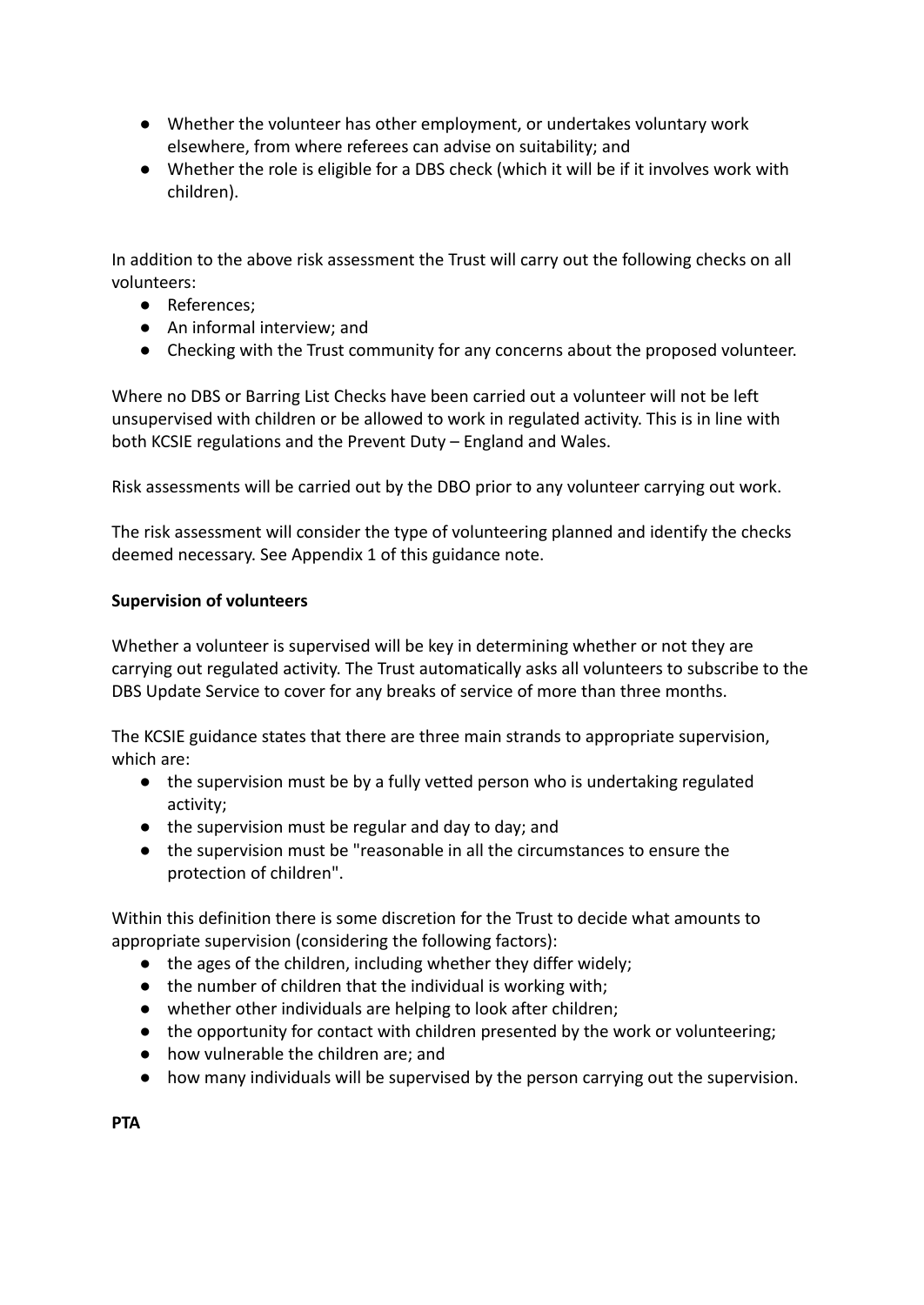In respect of parents who volunteer at functions or who are members of a PTA at one of the Trust schools, we will assess how often they are volunteering and whether there is the potential for unsupervised access to children.

If they satisfy the above definition of regulated activity then an Enhanced DBS check and Children's Barred List check will be completed.

If they do not then the Trust will adopt the risk assessment approach. It is unlikely that those parents, who volunteer at functions on a one off basis, and who the Trust are confident will be supervised for the most part, will be undertaking regulated activity.

Therefore, the Trust will exercise its discretion in such cases.

For those on a PTA where the volunteering is more likely to be regular enough to satisfy the definition of regulated activity, the Trust will consider whether they are supervised and the opportunity for contact with pupils each individual is afforded by their role on the PTA (by carrying out the relevant risk assessment).

Supervision will be required of those volunteers who are not undertaking regulated activity but for whom the Trust has carried out an Enhanced DBS check.

However, if we have received a satisfactory disclosure the level of supervision may be more relaxed than if we had undertaken no checks at all.

The decision rests with the Trust in these circumstances.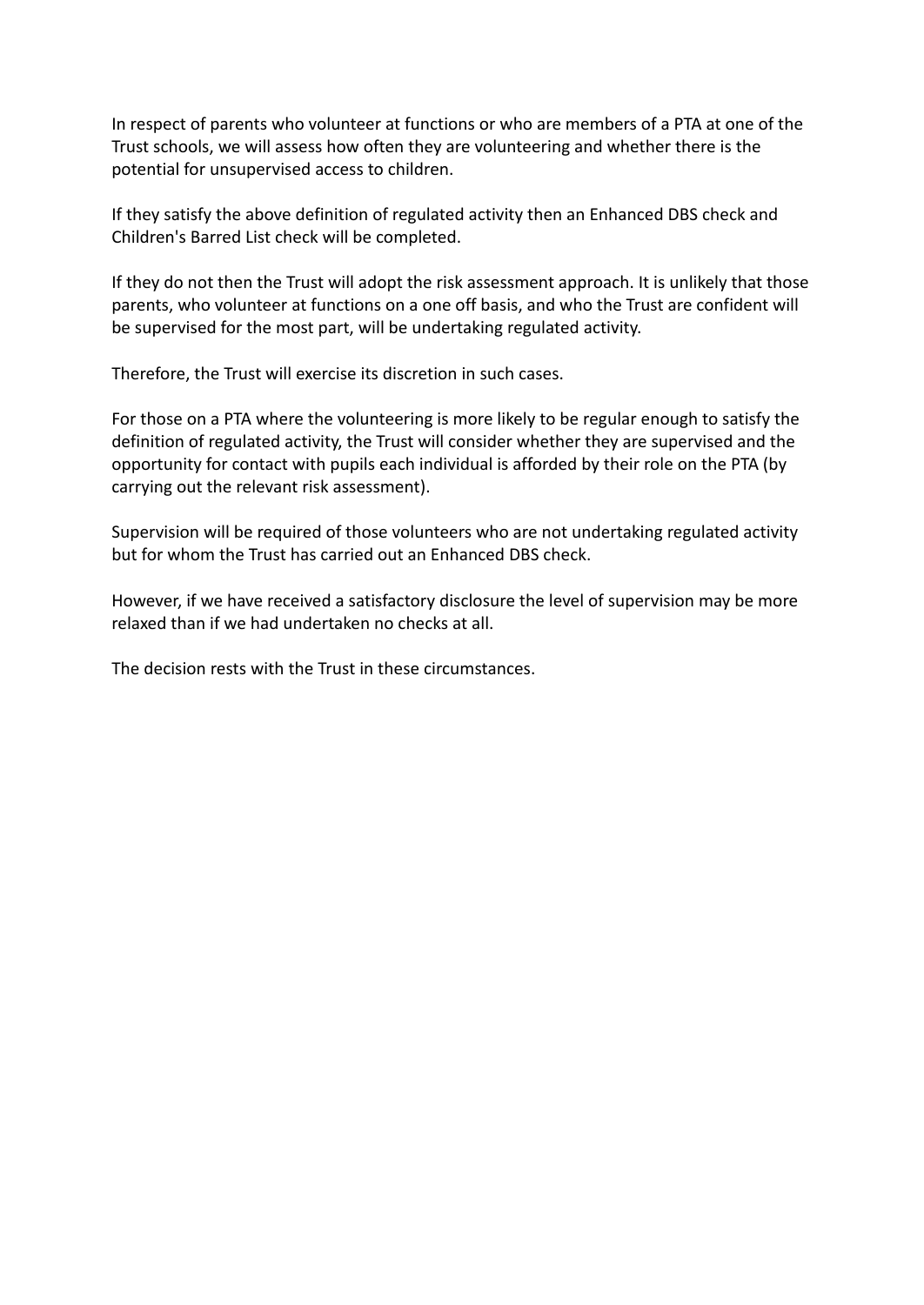#### **Appendix 3 Policy on the Engagement of Third Party Workers/Agency Workers/Contractors/Peripatetic Teachers**

Third Party workers are those individuals who work at the Trust from time to time but who are employed by another company/professional body.

The Trust will check with the relevant agency/company to confirm that the required checks have been carried out to the extent relevant to that person.

These checks will be confirmed in writing by the employing agency/company and will be recorded on the SCR. They will include:

- Name
- Address
- Date of birth
- Position
- Start Date
- Qualifications
- DBS certificate number and date
- Barred List (if appropriate)
- Right to work
- Overseas checks (if appropriate)
- Prohibition order (if appropriate)
- EEA check
- References x 2
- Disqualification by association (if appropriate)

The Trust will take up an independent identity check upon the third party arriving at a Trust school.